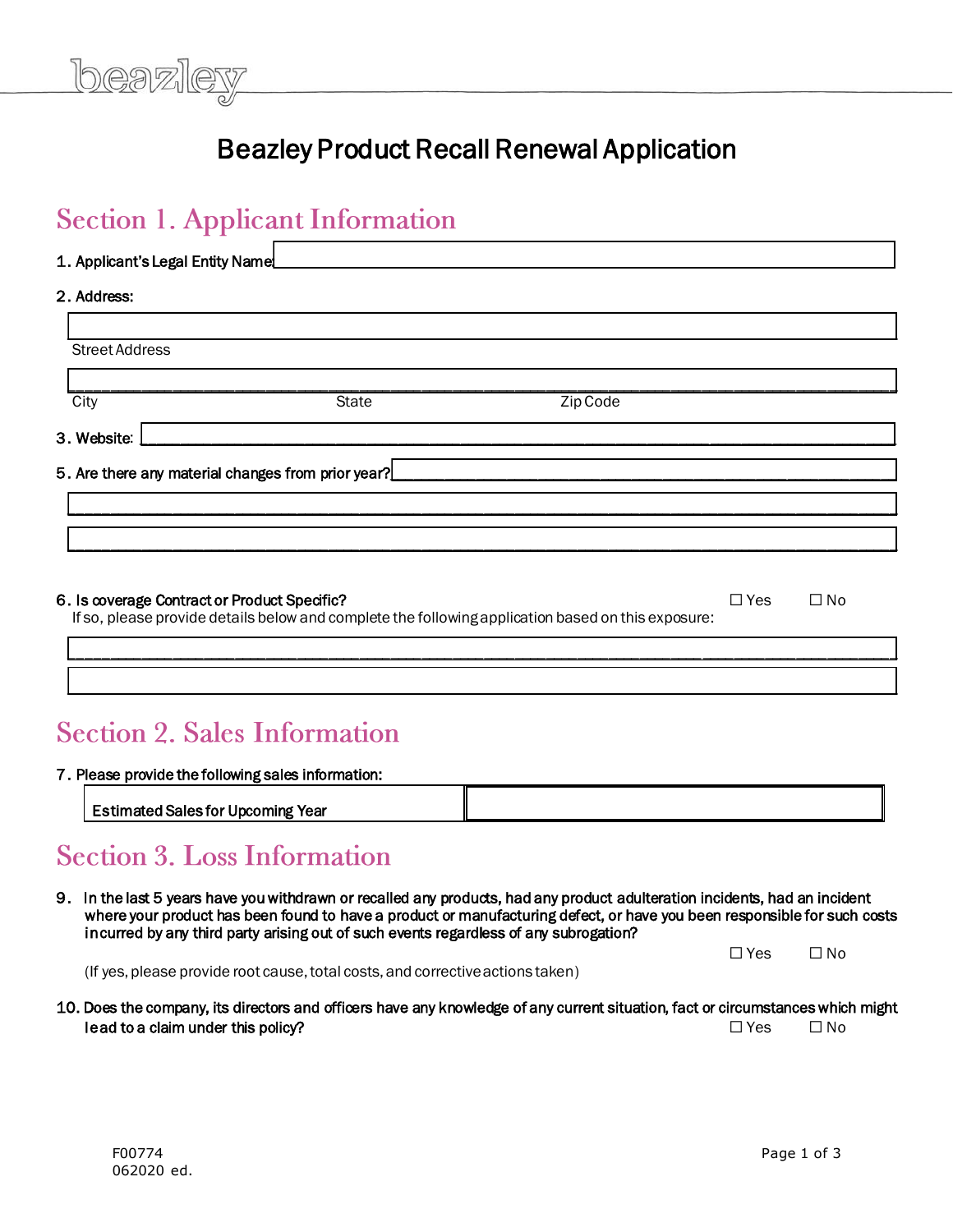# **Section 4. Insured Contact Information**

| 11. Main Contact's Name:                                 |               |  |  |  |
|----------------------------------------------------------|---------------|--|--|--|
| Email:                                                   | Phone Number: |  |  |  |
| 12. Quality Control / Safety Manager's Contact's Name: [ |               |  |  |  |
| Email:                                                   | Phone Number! |  |  |  |

## **SIGNATURE SECTION**

THE UNDERSIGNED IS AUTHORIZED BY THE APPLICANT TO SIGN THIS APPLICATION ON THE APPLICANT'S BEHALF AND DECLARES THAT THE STATEMENTS CONTAINED IN THE INFORMATION AND MATERIALS PROVIDED TO THE INSURER IN CONJUNCTION WITH THIS APPLICATION AND THE UNDEWRITING OF THIS INSURANCE ARE TRUE, ACCURATE AND NOT MISLEADING. SIGNING OF THIS APPLICATION DOES NOT BIND THE APPLICANT OR THE INSURER TO COMPLETE THE INSURANCE, BUT IT IS AGREED THAT THE STATEMENTS CONTAINED IN THIS APPLICATION AND ANY OTHER INFORMATION AND MATERIALS SUBMITTED TO THE INSURER IN CONNECTION WITH THE UNDERWRITING OF THIS INSURANCE ARE THE BASIS OF THE CONTRACT SHOULD A POLICY BE ISSUED, AND HAVE BEEN RELIED UPON BY THE INSURER IN ISSUING ANY POLICY.

THIS APPLICATION AND ALL INFORMATION AND MATERIALS SUBMITTED WITH IT SHALL BE RETAINED ON FILE WITH THE INSURER AND SHALL BE DEEMED ATTACHED TO AND BECOME PART OF THE POLICY IF ISSUED. THE INSURER IS AUTHORIZED TO MAKE ANY INVESTIGATION AND INQUIRY AS IT DEEMS NECESSARY REGARDING THE INFORMATION AND MATERIALS PROVIDED TO THE INSURER IN CONNECTION WITH THE UNDERWRITING AND ISSUANCE OF THE POLICY.

THE APPLICANT AGREES THAT IF THE INFORMATION PROVIDED IN THIS APPLICATION OR IN CONNECTION WITH THE UNDERWRITING OF THE POLICY CHANGES BETWEEN THE DATE OF THIS APPLICATION AND THE EFFECTIVE DATE OF THE INSURANCE, THE APPLICANT WILL, IN ORDER FOR THE INFORMATION TO BE ACCURATE ON THE EFFECTIVE DATE OF THE INSURANCE, IMMEDIATELY NOTIFY THE INSURER OF SUCH CHANGES, AND THE INSURER MAY WITHDRAW OR MODIFY ANY OUTSTANDING QUOTATIONS OR AUTHORIZATIONS OR AGREEMENTS TO BIND THE INSURANCE.

I HAVE READ THE FOREGOING APPLICATION FOR INSURANCE AND REPRESENT THAT THE RESPONSES PROVIDED ON BEHALF OF THE APPLICANT ARE TRUE AND CORRECT.

## FRAUD WARNING DISCLOSURE

### ANY PERSON WHO, WITH INTENT TO DEFRAUD OR KNOWING THAT (S)HE IS FACILITATING A FRAUD AGAINST THE INSURER, SUBMITS AN APPLICATION OR FILES A CLAIM CONTAINING A FALSE OR DECEPTIVE STATEMENT MAY BE GUILTY OF INSURANCE FRAUD.

NOTICE TO ALABAMA, ARKANSAS, LOUISIANA, NEW MEXICO AND RHODE ISLAND APPLICANTS: ANY PERSON WHO KNOWINGLY PRESENTS A FALSE OR FRAUDULENT CLAIM FOR PAYMENT OF A LOSS OR BENEFIT OR KNOWINGLY PRESENTS FALSE INFORMATION IN AN APPLICATION FOR INSURANCE IS GUILTY OF A CRIME AND MAY BE SUBJECT TO FINES AND CONFINEMENT IN PRISON.

NOTICE TO COLORADO APPLICANTS: IT IS UNLAWFUL TO KNOWINGLY PROVIDE FALSE, INCOMPLETE, OR MISLEADING FACTS OR INFORMATION TO AN INSURANCE COMPANY FOR THE PURPOSE OF DEFRAUDING OR ATTEMPTING TO DEFRAUD THE COMPANY. PENALTIES MAY INCLUDE IMPRISONMENT, FINES, DENIAL OF INSURANCE, AND CIVIL DAMAGES. ANY INSURANCE COMPANY OR AGENT OF AN INSURANCE COMPANY WHO KNOWINGLY PROVIDES FALSE, INCOMPLETE, OR MISLEADING FACTS OR INFORMATION TO A POLICYHOLDER OR CLAIMANT FOR THE PURPOSE OF DEFRAUDING OR ATTEMPTING TO DEFRAUD THE POLICYHOLDER OR CLAIMANT WITH REGARD TO A SETTLEMENT OR AWARD PAYABLE FROM INSURANCE PROCEEDS SHALL BE REPORTED TO THE COLORADO DIVISION OF INSURANCE WITHIN THE DEPARTMENT OF REGULATORY AGENCIES.

NOTICE TO DISTRICT OF COLUMBIA APPLICANTS: WARNING: IT IS A CRIME TO PROVIDE FALSE OR MISLEADING INFORMATION TO AN INSURER FOR THE PURPOSE OF DEFRAUDING THE INSURER OR ANY OTHER PERSON. PENALTIES INCLUDE IMPRISONMENT